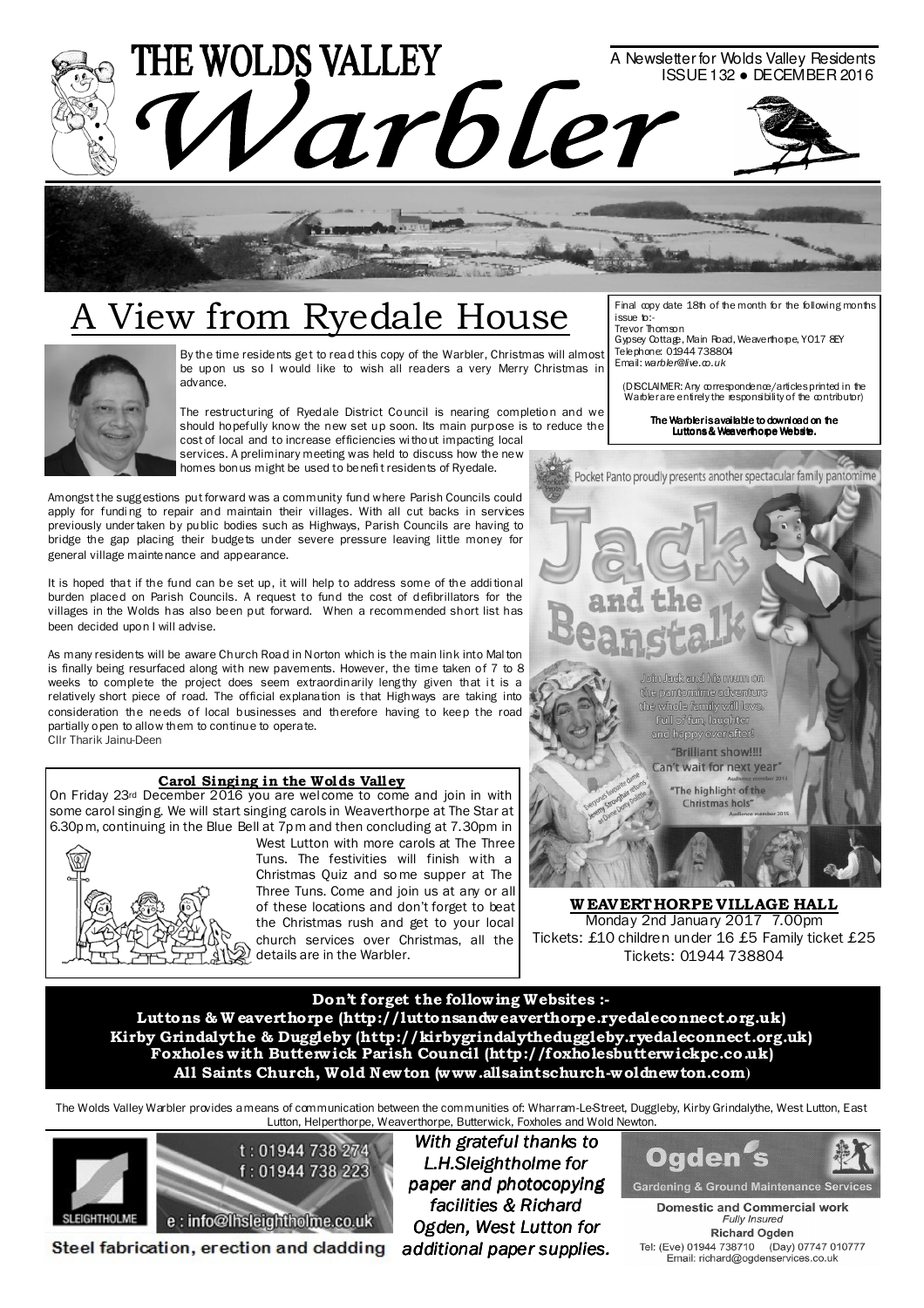# OLDS VALLEY CHURCHES Weaverthorpe

#### Wolds Valley Benefice

| 3rd Dec  |                                        | 10.30am-12 noon Messy Church at The Vicarage, West Lutton                                                                                                                                          |
|----------|----------------------------------------|----------------------------------------------------------------------------------------------------------------------------------------------------------------------------------------------------|
| 4th Dec  | 10.30am<br>6.00pm                      | Holy Communion at St Mary's West Lutton<br>Evensong at St Mary's Wharram Le Street                                                                                                                 |
| 11th Dec | 10.30am<br>10.30am<br>3.00pm<br>5.00pm | Holy Communion at St Peter's Helperthorpe<br>Morning Prayer at St Mary's Wharram Le Street<br>Carol Service at St Andrew's Kirby Grindalythe<br>Carols by Candlelight at St Andrew's, Weaverthorpe |
| 15th Dec | 2.00pm                                 | School Christingle Service at St Andrew's, Weaverthorpe                                                                                                                                            |
| 16th Dec | 7.00pm                                 | Carol Service with Wolds Valley Voices at St Mary's West Lutton                                                                                                                                    |
| 17th Dec |                                        | 10.30am-12 noon Christmas Messy Church at Low Mowthorpe Farm                                                                                                                                       |
| 18th Dec | 9.00am<br>10.30am<br>thorpe            | Holy Communion at St Mary's West Lutton<br>Holy Communion at St Mary's Wharram Le Street<br>6.30 for 7.00pm Carol Service with Wolds Valley Voices at St Peter's Helper-                           |
| 22nd Dec | 7.00pm                                 | Carols with the White Star Band at St Mary's Wharram Le Street                                                                                                                                     |
| 24th Dec | 5-00pm<br>11.30pm                      | Teddy Bear Service at St Peter's Helperthorpe<br>Midnight Mass at St Andrew's, Weaverthorpe                                                                                                        |
| 25th Dec | 9.00am<br>10.30am                      | Holy Communion at St Andrew's Kirby Grindalythe<br>Holy Communion at St Peter's Helperthorpe                                                                                                       |

Baptisms, Weddings, Funerals and other enquiries should be directed to the Rev Andy Bowden 01944 738814 or email andy@woldsvalley.plus.com For parishioners, your first point of call on all church related matters should be your churchwarden.

#### St Nicholas's Church, Butterw ick

| 4th Dec  | Advent 2<br>10.00am 'Patronal Festival' Benefice Eucharist at St. Nicholas's, Butterwick<br>President and Preacher:- Rev. Tony Lindsay                                                                            |
|----------|-------------------------------------------------------------------------------------------------------------------------------------------------------------------------------------------------------------------|
| 18th Dec | Advent 4<br>10.00am Carol Service at All Saints, Thwing.<br>President and Preacher:- Rev. Jackie Tonkin<br>6.00pm Carol and Crib Service at St. Peter's, Langtoft.<br>President and Preacher:- Rev. Jackie Tonkin |
| 24th Dec | Christmas Eve<br>4.00pm Christingle Service at St. Nicholas's, Butterwick.<br>President and Preacher:- Rev. Jackie Tonkin                                                                                         |
|          | Notes for your diary:-                                                                                                                                                                                            |
| 17th Dec | 09.30 till 11.00 'Men at The Mill Breakfast Club' at The Old Mill, Langtoft.<br>(Please join us for bacon sandwiches/coffee and some lively chat!)<br>Contact Ge off Tonkin, tel: - 01377 267321                  |
| 23rd Dec | 11.00 till 12.00 <b>Coffee with the Clergy'</b> at Thwing. (Venue to be confirmed)<br>(Please feel free to come and join us for coffee and scones).<br>Contact Rev. Jackie Tonkin 01377 267149.                   |
|          | Baptisms, weddings, funerals or other enguiries should be directed to:<br>Rev Jackie Tonkin - Tel: 01377 267149                                                                                                   |
|          |                                                                                                                                                                                                                   |

### All Saints Church, Front Street, W old Newton

| 11th Dec | 6.00pm | 10.00am Holy Communion<br>Candlelight Carol Service                         |
|----------|--------|-----------------------------------------------------------------------------|
| 18th Dec |        | 10.00am Advent Service                                                      |
| 24th Dec |        | 11.30am Holy Communion                                                      |
|          |        | All enquiries should be directed to:<br>Rev Barbara Hodgson - Tel: 01262 47 |

#### Sherburn M ethodist Chapel

| 18th Dec<br>10.30am Carol Service |  |
|-----------------------------------|--|
|-----------------------------------|--|

- 24th Dec 4.30 5.00pm Cinema Club "It's a Boy"
- 25th Dec 10.00am Christmas Morning Service

## St Leonard & St Mary's RC Church, M al ton

01262 470873

Masses at St Leonard & St Mary's take pl ace at the weekend at 6.30 pm on Saturdays and 9.30 am on Sundays and various other services are held throughout the week.

Priest is Father Tim Bywater while Mrs Sue Westmacott is the pastoral assistant. Address: Church Hill, Malton, Y017 7EJ. tel/fax: 01653 692128 email: stleonards@tiscali.co.uk

Remembrance Meal at Weaverthorpe Thank you to everyone who helped to make our Wolds Valley Remembrance Day commemoration such a success. All the suppliers of food, those giving their time and effort, Phil on the flulgelhorn ( brilliant), William and Evie representing the children of the valley, the Friends of St Andrews for the audio equipment, last not least everyone who attended and made the event a success. The St Andrews Weaverthorpe PCC.

#### The Friends of St. Andrew s, Weaverthorpe

The PCC of St Andrews Church, Weaverthorpe would like to say a big thank you to the Friends of St. Andrews, who achieved their goal, of keeping the church open.

As the Friends are now disbanded, we would like to say a special thank you to Pete and Jill Wilson, for steering this project to it's successful conclusion. All equi pment and monies raised have now been handed over to the PCC of St. Andrews. Thank you again everyone for all your hard work. PCC St Andrews.



#### Christmas Tree Festival at Langtoft Church.



This year the Tuesday Knit and Natter craft group are entering a beautiful hand made tree and decorations, which are pretty spectacular. Weaverthorpe C of E School children are also entering a fabulous angels tree, which needs to be seen and admired by all. The Festival opens on

Friday 9th December at St. Peter's Church Langtoft. Preview Evening & Grand Switch-On plus Concert by CADENZA CHOIR. 7.30pm. Admission £5.00 inc. Seasonal Refreshments. Church open daily for viewing 10.00am to 4.00pm. Saturday 10th Dec. to Mon. 29th Dec. 2016.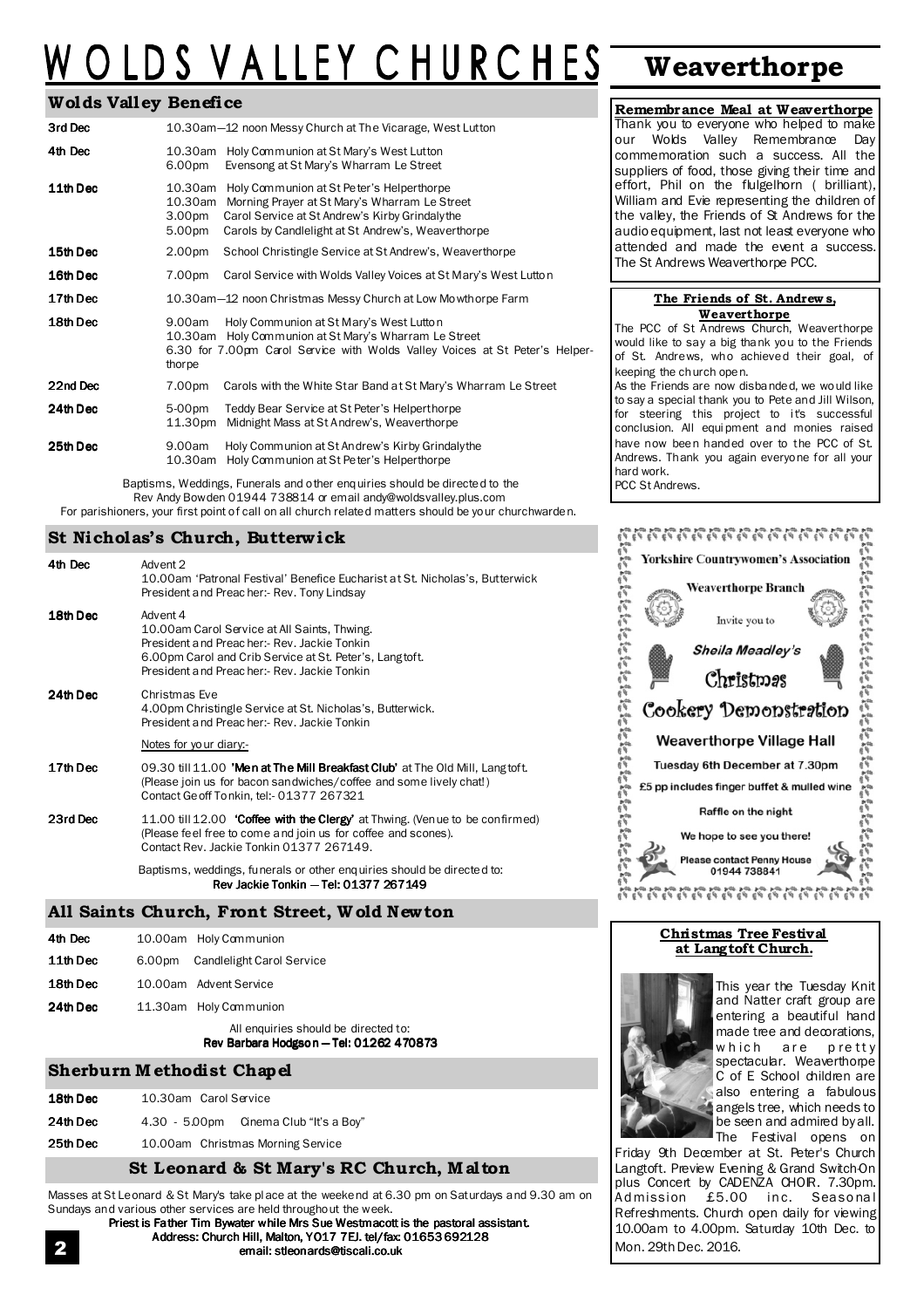

#### Harry Sheader Sports School

GYMNASTICS FITNESS SESSIONS

Come down to WEAVERTHORPE VILLAGE HALL and join in with some Gymnastics Fitness Sessions with Harry Sheader (Level 2 Artistic Gymnastics Coach) every Wednesday from 10.30 to 11.30.

Classes are £4

Sessions are based on Flexibility, Circuit Training and other training methods.

Contact me if you have any questions

Email: HSSS.Sports@mail.com

Mobile: 07772703424

Facebook: Harry Sheader Sports School

#### Friends of Weaverthorpe School

### Ladies Lunch

at The Star Inn Weaverthorpe. Friday 9th December at

12.30pm. Tickets cost £10pp. £5 from each ticket sale will be donated to 'Friends of Weaverthorpe School'. Booking is essential as places are limited. To reserve yours, please contact Jess Boyes on 07583 953862.

#### Friends of Weaverthorpe School



have a marquee available for hire. The charge is £25 per hire, you must be able to collect and return it. Contact Jess Boyes on 07853 953862 for booking enquiries and more details.

**Stamps**<br>Friends are still collecting stamps. If you have any please bring them into the school office and we will collect them from there. Thank you

#### Weaverthorpe C of E School

The School would like to invite all villagers who would like to see the dress rehearsal of the School Christmas Play at 1.30pm Monday afternoon December 12th. Please do come along to the village hall to watch, as an audience will help enormously to prepare the children for the next day. The School Governors.



WEAVERTHORPE OPEN GARDENS 2017

First Planni ng Meeting 7.30 at The Star Tuesday 7 th February

Please come along with any ideas you have or if you can't

make it, then ring me on 738841, e-mail Penelope.house@btinternet.com or knock on my door, Boltby Cottage opposite the Methodist Chapel car park

Penny House

Remember, it's much more than j ust "open gardens".

#### THE STAR INN WEAVERTHORPE



CHRISTMAS RAFFLE - We are excited to be undertaki ng a Christmas Draw on Saturday 17th December at 9pm. Prizes

include Flat Screen TV's; Jewellery, Perfumes and a whole lot more! When you are next in the Pub ask for the raffle sheets and we will look forward to seeing you on the 17th December - if you aren't there for the draw you can't win!!

CHRISTMAS PARTY MENU - We have an exciting Christmas Party Menu - again take a look at our website for the menu or call to find out more and book!

Thanks for the continued support!!

Julien & Rachel Martel



Toddler Group Meet Mondays 9.15-11.15 am at Weaverthorpe School (term time only).

Adults and tots welcome, come and have a cuppa, a chat and some fun! (Please park at the bottom of the hill) Contact 01944 738389 for more details

#### Cold Snaps, Warm Homes Weaverthorpe Parish Council



Following on from the project named above earlier this year, when Weaverthorpe Parish Council worked with Rural Action Yorkshire to provide thermal images of the homes in the village, we have now

secured a small amount of money as a Community Grant to enable us to provide fuel to any member of the community that cannot afford to buy fuel over the coming winter months.

If anyone is in this position they should contact the Chair or the Clerk, (details below). We will then liase on a confidential basis with two parish councillors who have responsibility for the grant.

Applications will be limited to one per household and will be dealt with on a first come first served basis. As this money has been allocated to us by a charity it will be necessary to check your eligibility to receive this help. We expect to be able to start the process from 12th December 2016. Femi Shellard Chair

01944 738884 femi.shellard@bt.com Jeff House Clerk

01944 738841 jeffrey.house@btinternet.com

#### Community Speed Watch



Weaverthorpe Parish Council , on behalf of the community of Weaverthorpe, have approached North Yorkshire Police (NYP), to become involved in their Community Speed Watch scheme which has recently been launched. This is in

response to the concerns expressed by many residents about the speed of vehicles through the village.

In order to make the scheme work we need volunteers to become involved and receive training from NYP on the operation of the scheme.

In the words of NYP, the scheme is not designed to catch as many speeders as possible. It is to reduce speeds and community fears, making drivers aware that excessive speed within posted limits is socially unacceptable. Community Speed Watch volunteers will record the details of any vehicles that are travelling above 35 mph in the village, NYP will then contact those drivers by means of an advisory letter. Further information can be found at https://northyorkshire.police.uk/what-we-do/roadpolicing/community-speed-watch/

If you would like to become a volunteer and take part in the scheme, or to discuss further details of the scheme please contact me via any of the methods below. Please contact me before 16th December 2016. Jeff House

Clerk to Weaverthorpe Parish Council Tel: 01944 738841 Mobile: 07901 661508 Email: weaverthorpeparishcouncil@gmail.com

#### Weaverthorpe Village Hall AGM

Thursday 19th January 2017 at 7.30pm All villagers welcome

## Luttons

The Three  $\frac{1}{1}$  in recently

SUNDAY QUIZ NIGHT Starts 8.30 p.m. as usual

£1.00 per person entry Including a hot supper

#### OPEN MIC NIGHT

1st & 3rd Friday of the month. From 8pm until midnight. We supply the stage you supply the voice, instrument, humour and talent. Free pint for every performer. Local Country and Folk singer Bob Hastings to start the night and keep things going!

#### BAR FOOD

We are serving a Christmas menu every Sunday between 12 and 3pm in December or any other day or evening for bookings of 10 or more. Our standard menu will be available at all other times.

> Mike and Sharon Any Enquiries call 07941 236929

#### LUTTONS LADIES



December meeting, gathering at the Three Tuns for our Christmas L unc h at 12.30 pm. Any friends who woul d like to join us please let me know in time so that we can order for you. Ring Marian 01944

Kirby Grindalythe



You are cordially invited to Kirby Grindalythe Luncheon Club Forthcoming lunch date: 6th January

12 noon to 2.00pm - lunch served at 12:15 pm.

Open to all residents of the Great Wold Valley from Wharram le Street to Foxholes. No age restriction!

Please give us a call if you are interested. Marylyn and John Clegg—738044 Carol and Roy Foster—738354 Marian and Jeff Grindrod—738501 Anne Richardson—738718

Many thanks to the North Yorkshire County Council's Stronger Communities program for their partial funding of this project.